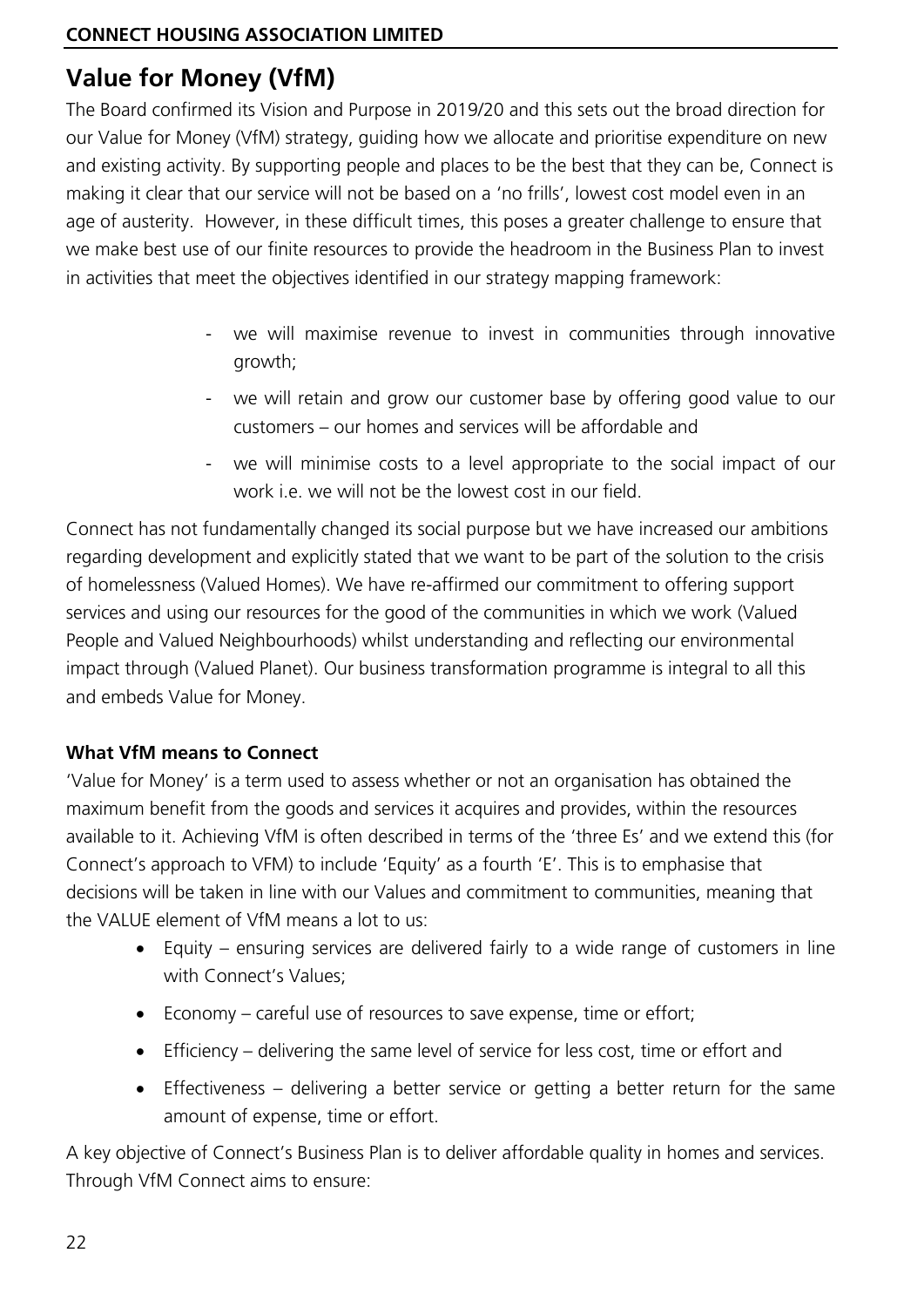- resources are available to achieve the association's Business Plan objectives and key priorities;
- a balance between cost, quality and performance and
- a high level of customer satisfaction.

It is generally accepted that VfM is about:

- doing the right things (what customers want and what the business needs);
- doing things right (first time);
- at the right price (not necessarily the cheapest) and
- in the right way (the most streamlined way that meets requirements).

#### **The VfM savings we made in 2019/20**

Connect's 2019/20 Budget included VfM savings across the business of £284k including scaling back on expenditure levels where feasible or tighter operational targets. Fortunately, in terms of operational performance and VFM, Covid19 occurred towards the end of the financial year and so had limited impact on financial results.

Turnover for 2019/20 performed in line with budget at £17.8m (excluding first tranche sales).

Outturn Rent arrears (before write-offs) for 2019/20 were 2.6% favourable against a target of 4.1%, with total arrears at the yearend of £357k against a budget of £554k. Void rental loss for the year was 0.88% adverse against the annual target of 0.81%. Void loss at year end showed a slight adverse outturn against budget of £10k or 9% (£119k actual against £109k budget).

Our Money Matters (economic inclusion) team have supported an increasing number of tenants moving onto Universal Credit (UC), with personal contact made in every case; and the highest number of cases dealt with in any year so far. 289 tenants transitioned onto UC during the year. The team has achieved an overall business saving of £639,114 (up from £298,408 in 2018-19) by bringing in rental income via Discretionary Housing Payments or Alternative Payment Arrangements, through the prevention of court action/eviction and reductions in rent arrears. In addition, a total annual saving of £722,648 has been generated for tenants (up from £654,768 last year). This represents additional benefits and savings for tenants, which they may not have received without the intervention of the Money Matters team. Using the HACT social impact calculator savings of £3,053,033 have been identified (up from £1,880,556 last year) and for each £1 invested in the service, £17.90 has been generated in social value.

The budgeted profit on sale of all Housing Properties was £125k and the outturn was £510k which is a favourable difference of £385k as continued business emphasis has been placed on asset management including more development and turnover of un-economic units.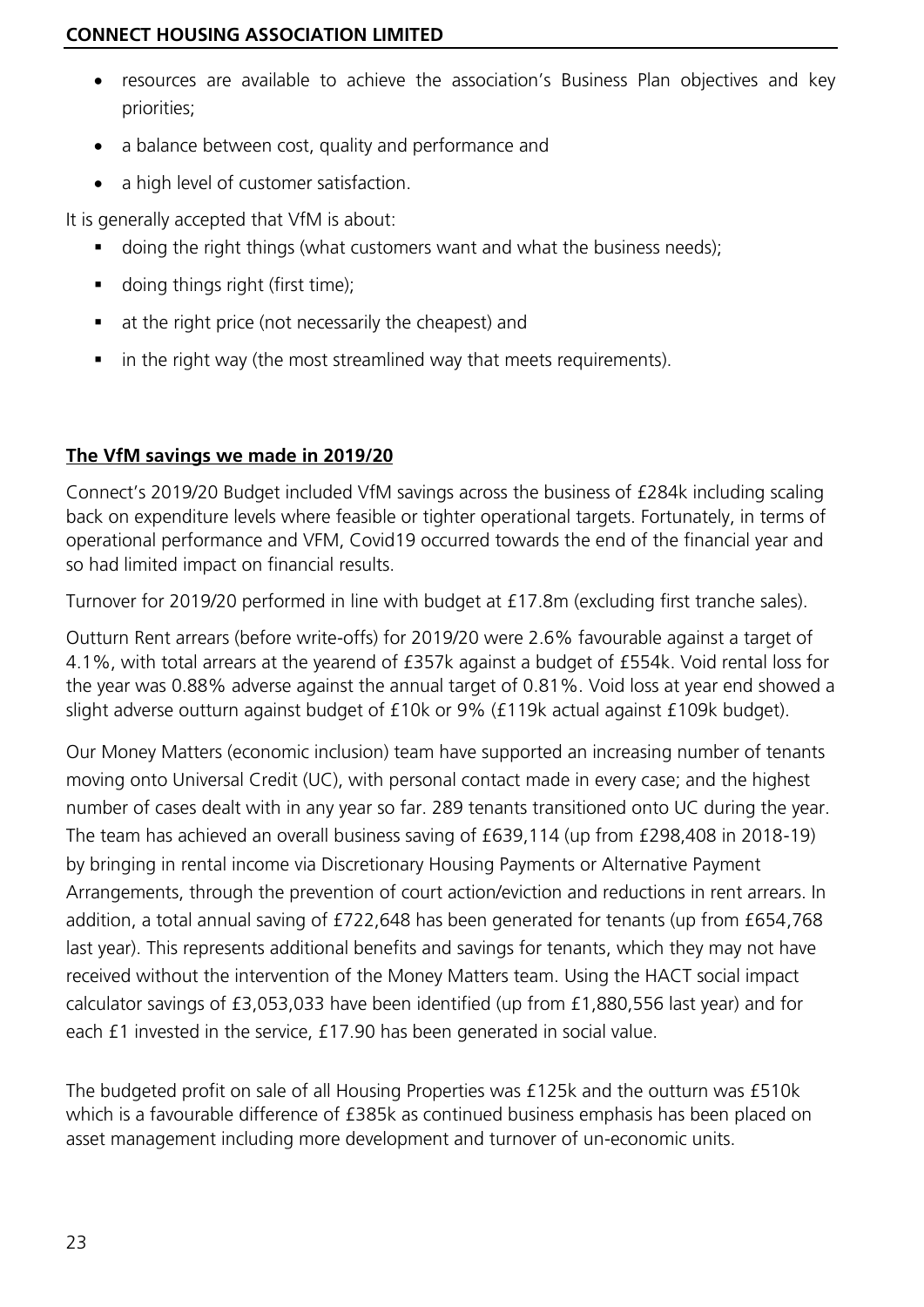The budgeted operating expenditure (excluding first tranche sales) for 2019/20 was £14.3m and the outturn was £14.9m - which is £600k over the original agreed budget. Much of this variance relates to Maintenance / Compliance expenditure / investment (see below for further details).

Interest and Financing costs for 2019/20 were £2.15m against a budget of £2.39m which is a favourable outturn of £240k, reflecting lower than anticipated interest rates in conjunction with more favourable rates from our most recent re-financing exercise. By way of example, fixing a floating rate loan at a historically low, long term rate of interest payable is estimated to have saved the Association in the region of £9m over the life of the Business Plan over what had previously been assumed.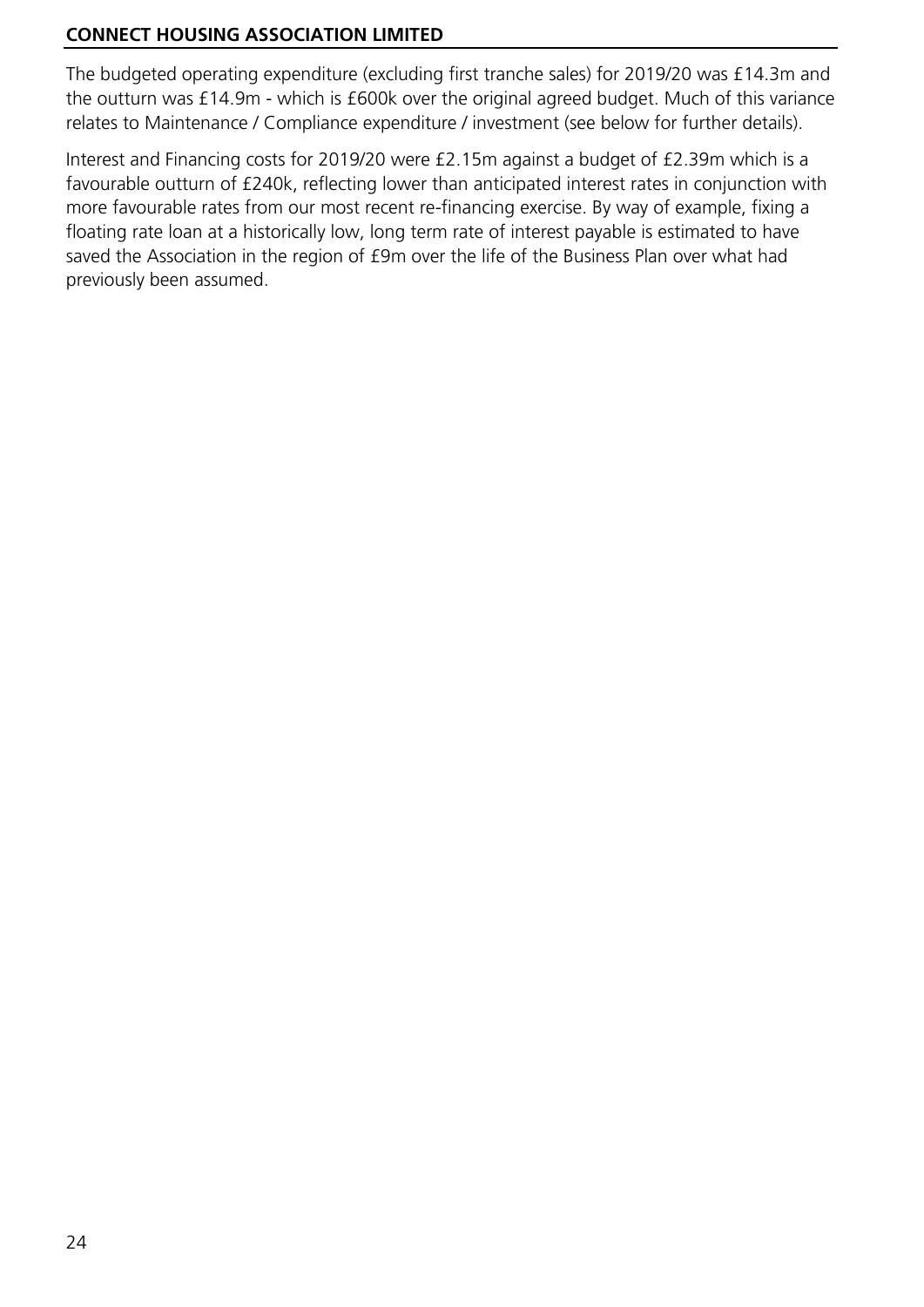#### **Our VfM metrics for 2017/18 through to 2019/20**

The tables below shows Connect's VfM metrics (based on the Sector Scorecard), for the last three financial years alongside the latest available comparison data (2018/19). Definitions can be found at the end of this VFM section.

#### VfM – Investment in Homes

| <b>Metric</b>                                                                  | <b>Connect</b><br><b>Housing</b><br>Outturn | <b>Connect</b><br><b>Housing</b><br>Outturn | Peer<br>Group | (AII)     | <b>Connect</b><br><b>Housing</b><br>Outturn | <b>Connect</b><br><b>Housing</b><br><b>Target</b> | Outturn<br>to target<br>Variance | <b>Comments</b>                                                                                                                                                                     |
|--------------------------------------------------------------------------------|---------------------------------------------|---------------------------------------------|---------------|-----------|---------------------------------------------|---------------------------------------------------|----------------------------------|-------------------------------------------------------------------------------------------------------------------------------------------------------------------------------------|
| <b>CPU Year</b>                                                                | 2017/18                                     | 2018/19                                     | 2018/19       | 2018/19   | 2019/20                                     | 2019/20                                           | 2019/20                          |                                                                                                                                                                                     |
| <b>Closing Social</b><br><b>Housing units</b><br>owned and/or<br>in management | 3,191                                       | 3,238                                       | 33,278        | 2,733,286 | 3,277                                       | 3,247                                             | 30                               | Active asset<br>management<br>activities with 46<br>new homes<br>acquired/developed<br>and 13 disposed                                                                              |
| Metric 1:<br><b>Re-investment</b><br>%                                         | 7.78%                                       | 7.34%                                       | 7.38%         | 6.15%     | 4.29%                                       | 6.30%                                             | $-2.0%$                          | Re-investment<br>varies from year to<br>year as it follows the<br>budgeted profiles of<br>the development<br>programme and the<br>planned repairs<br>programme.                     |
| Metric 2a: New<br>supply<br>delivered -<br>social housing                      | 2.57%                                       | 2.32%                                       | 1.61%         | 1.33%     | 1.40%                                       | 2.10%                                             | $-0.7%$                          | Higher than the<br>sector median and<br>slightly below the<br>peers with<br>commitment to<br>increase supply in<br>line with our<br>Development<br>Strategy                         |
| Metric 2b: New<br>supply<br>delivered - non<br>social housing                  | 0.00%                                       | 0.00%                                       | 0.00%         | 0.00%     | 0.00%                                       | $0.00\%$                                          | 0.00%                            | N/A                                                                                                                                                                                 |
| Metric 3:<br>Gearing %age                                                      | 35.6%                                       | 36.0%                                       | 36.0%         | 43.9%     | 36.2%                                       | 39.4%                                             | $-3.2%$                          | Lower than the<br>Sector Median but<br>slightly higher then<br>Peers, Gearing rises<br>as external funding<br>increases to<br>maintain a<br>sustainable<br>development<br>programme |
| Metric 4:<br><b>EBITDA-MRI %</b>                                               | 254.0%                                      | 213.0%                                      | 201.6%        | 182.6%    | 205.0%                                      | 245.0%                                            | $-40.0%$                         | Higher than Peers<br>and Sector Median.<br>EBITDA % reduces<br>due to increased<br>debt used to fund<br>development<br>programme and<br>higher levels of<br>compliance<br>spending  |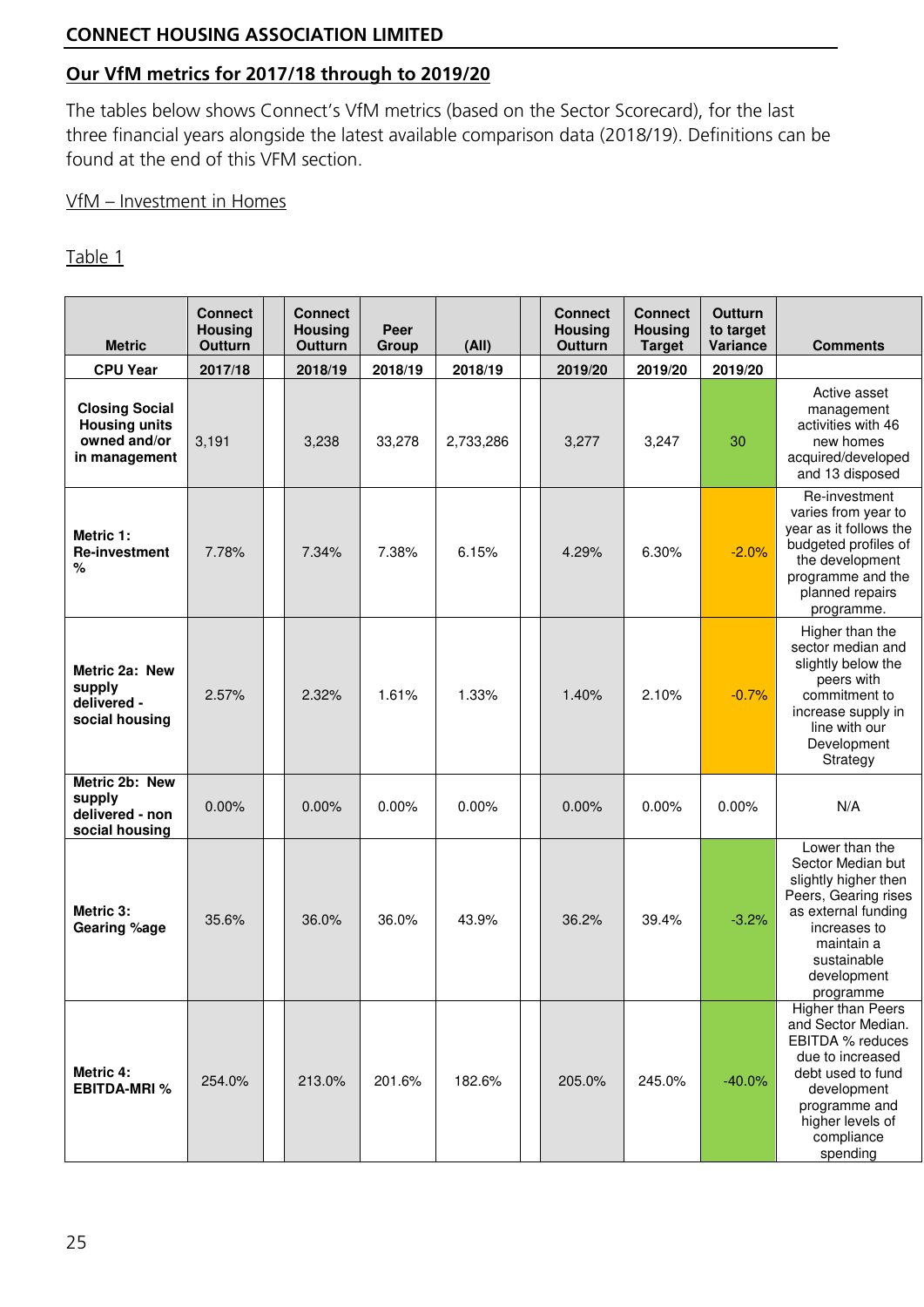The development programme in 2019/20, although more modest than the previous year, exceeded expectations in delivering an additional 37 new homes (compared to the forecast of 35). 11 of these properties were funded in part through the Affordable Homes programme with the remainder being acquired through section 106 agreements. 11 were for Social Rent, 6 for Affordable Rent and 20 for Shared Ownership. Alongside this work, the Development Team has put a considerable amount of work into pursuing new development opportunities, and now has a prospective pipeline of approaching 300 homes to be delivered over the next 4-5 years. Work has begun, in line with the Association's response to the Climate Emergency and the new Valued Planet theme in the Business Plan, to upgrade the standard development specification towards zero-carbon homes. This will also benefit tenants directly through addressing fuel poverty and providing affordable warmth.

In 2019/20 Connect completed 386 independent stock condition surveys towards our rolling programme of surveying the whole stock (circa 3038) over a 5 year period, representing a further 13% of stock to be surveyed. The data has provided additional validation for the major repairs investment projections included in the business plan. 745 (24.5%) condition surveys are planned for the coming year. In total at the end of 2020 (including the above surveys) we will have accurate, recent (less than 5 years old) surveys for 75% of our stock.

Following on from the Active Asset Management Strategy that was approved in 2019, the Board approved an Ethical Disposals Policy relating to the disposal of older rehab stock that had previously been identified as performing poorly across a range of financial and social indicators. Some 198 properties in total have been categorised as having potential for disposal at the time they next become vacant, with the proceeds (c. £18m at current values) to be reinvested in the delivery of new homes.

The average Net Present Value (NPV) for dispersed properties is £18k compared to £31k for scheme-based properties. Customer satisfaction with the home is 10 percentage points lower in dispersed stock compared to scheme-based properties. By gradually disposing of our older, expensive to maintain stock and investing proceeds in new build schemes we aim to control maintenance expenditure and progressively improve the long term financial return from our assets whilst also improving customer satisfaction with the homes we provide. In 2019/20, Connect disposed of 8 such properties, generating receipts of £583k.

To complement our approach to disposals, we continue to explore a number of opportunities to acquire new stock, providing that this is financially attractive, complements our existing stock and will allow us to further our objectives. During 2019/20 we undertook due diligence on two potential stock transfer opportunities and, whilst not ultimately not successful, both provided valuable experience of asset management evaluations.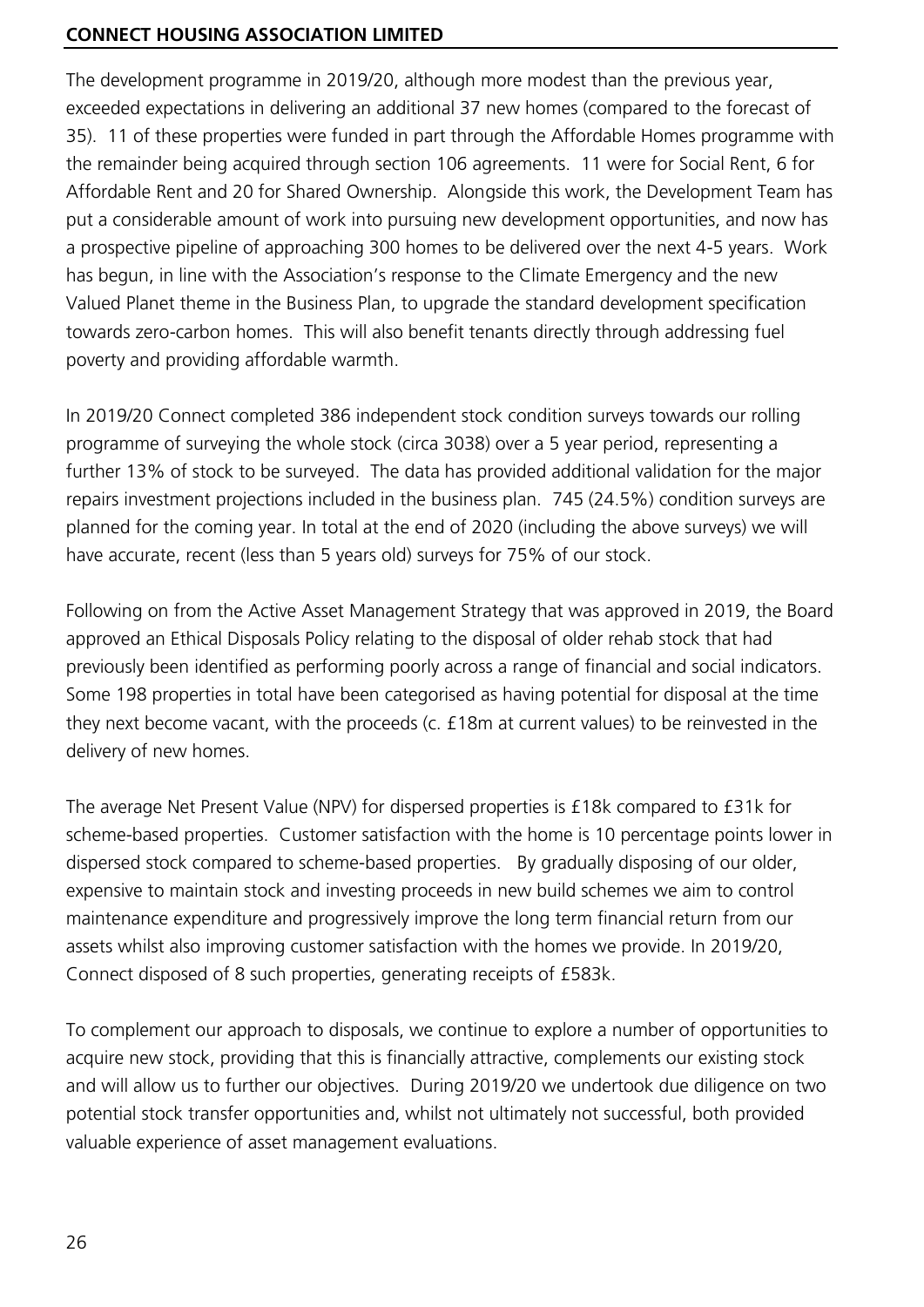#### **How our costs compare with our peer group, the sector's and budget.**

The table below compares our Cost per Unit (CPU) with medians for our peers and the sector as a whole – the only comparison figures currently available relate to 2018/19. Detail of our Peer Group and definitions can be found at the end of this VfM Self-assessment.

### **Table 2**

|                        | <b>Connect</b> | <b>Connect</b>      |          |          | <b>Connect</b>     | <b>Connect</b> | <b>Outturn</b> |
|------------------------|----------------|---------------------|----------|----------|--------------------|----------------|----------------|
|                        | <b>Housing</b> | <b>Housing</b>      | Peer     |          | <b>Housing</b>     | <b>Housing</b> | to target      |
| <b>Metric</b>          | <b>Outturn</b> | <b>Outturn</b>      | Group    | (AII)    | <b>Outturn</b>     | <b>Target</b>  | Variance       |
| <b>CPU Year</b>        | 2017/18        | 2018/19             | 2018/19  | 2018/19  | 2019/20            | 2019/20        | 2019/20        |
| <b>Headline social</b> |                |                     |          |          |                    |                |                |
| housing cost per       |                |                     |          |          |                    |                |                |
| unit £                 | £3,649         | £3,876              | £3,731   | £3,622   | £3,904             | £3,679         | 6%             |
| <b>Median social</b>   |                |                     |          |          |                    |                |                |
| housing cost per       |                |                     |          |          |                    |                |                |
| unit (2018/19)         | £3,362         | £3,622              | £3,622   | £3,622   | n/a                | n/a            | n/a            |
| Variance               |                |                     | £        |          |                    |                |                |
|                        | 287<br>£       | £<br>254            | 109      | n/a      | n/a                | n/a            | n/a            |
| Variance %age          | 8.54%          | 7.01%               | 3.01%    | n/a      | n/a                | n/a            | n/a            |
| <b>Management</b>      |                |                     |          |          |                    |                |                |
| <b>CPU</b>             | £<br>866       | 929<br>$\mathbf{f}$ | £1,005   | £<br>989 | £<br>901           | £<br>935       | $-4%$          |
| Service charge         |                |                     |          |          |                    |                |                |
| <b>CPU</b>             | £<br>254       | $\mathbf{f}$<br>272 | £<br>293 | £<br>401 | $\mathbf f$<br>257 | £<br>246       | 4%             |
| <b>Maintenance</b>     |                |                     |          |          |                    |                |                |
| <b>CPU</b>             | £1,185         | £1,311              | £1,117   | £1,004   | £1,413             | £1,204         | 17%            |
| <b>Major repairs</b>   |                |                     |          |          |                    |                |                |
| <b>CPU</b>             | 522<br>£       | £ 597               | 830<br>£ | £<br>737 | £<br>573           | 519<br>£       | 10%            |
| <b>Other social</b>    |                |                     |          |          |                    |                |                |
| housing CPU            | 822<br>£       | £<br>766            | £<br>246 | £<br>214 | £<br>761           | 775<br>£       | $-2%$          |

Although Connect's headline social housing cost per unit (SHCPU) has fallen from a high of £4207 per unit in 2015/16 additional maintenance and compliance pressures in subsequent years has resulted in a steady increase to £3,904 in 2019/20. This outturn remains higher than both the peer group median (£3731) and also the Sector median (£3622), but the gap has narrowed significantly. Connect's commitment to Supported Housing activities reflected in the much higher levels of 'Other Social Housing ' expenditure also needs to be considered. For example, excluding the £350 cost per unit from 'Other Social Housing' expenditure relating to the Engage support contract (for older people with dementia and complex housing related support needs), would reduce Connect's overall 2018/19 SHCPU from £3876 to £3526 which is below the 2018/19 Sector median (£3622) and the peer group median (£3,731).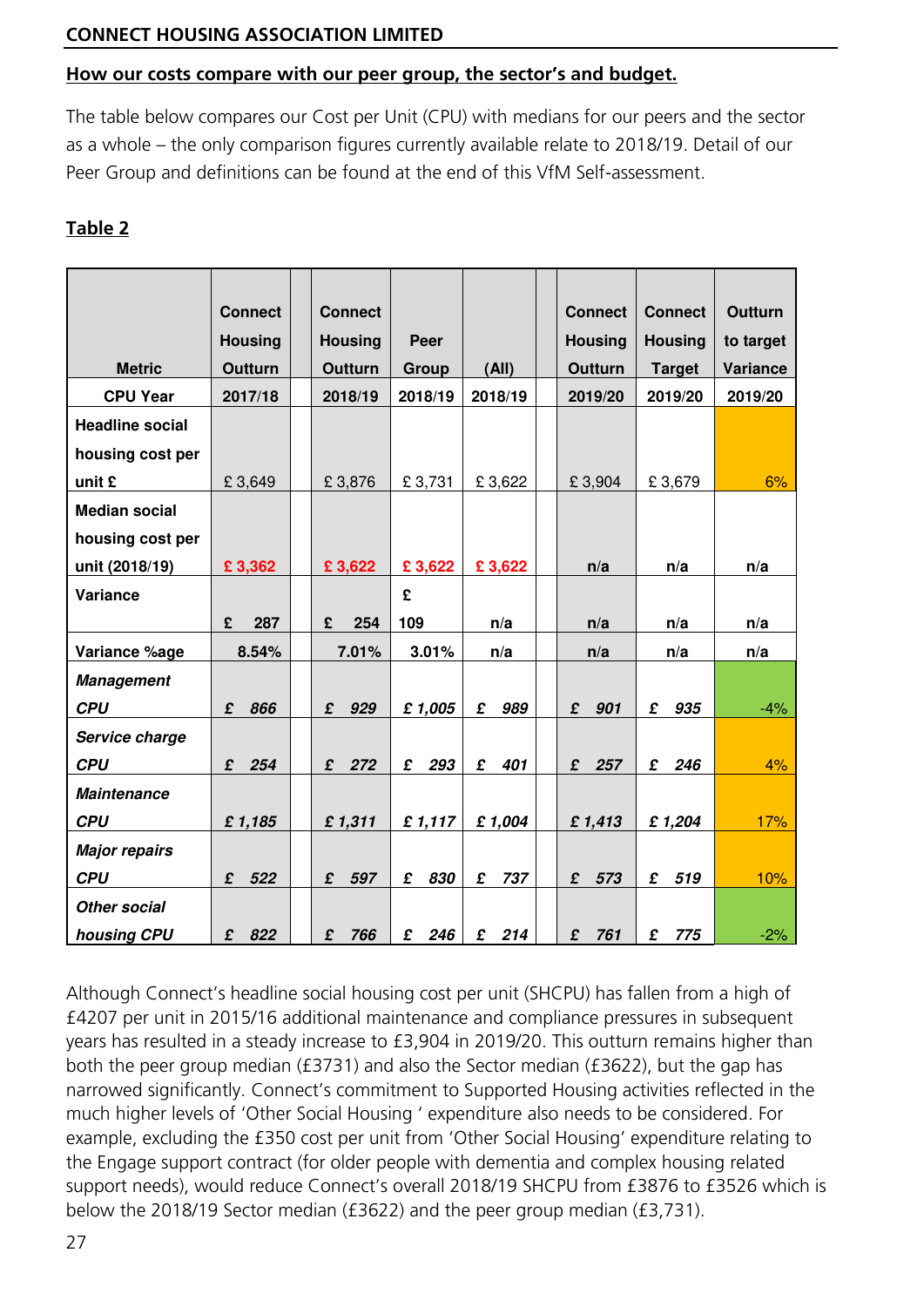Connect's 2019/20 SHCPU outturn (£3904) was 6% above budget, and is still expected to remain above the 2019/20 Sector median. Two areas in particular help to explain this outturn position:

(i) Maintenance costs – 2019/20 has been a challenging year in terms of service delivery and cost and budget management resulting in a 5.5% year-on-year spend increase.

Responsive repairs continue to be a top priority for our customers, and this service receives significant investment as a result. During the year we introduced a new service-specific IT system to aid the administration and tracking of repair works, and whilst we continue to transition to the new software across all maintenance services, it is already showing its value in this respect. A procurement exercise on our van fleet is planned to further reduce our current cost base.

Connect continues to move maintenance activity to an in-house team when cost effective to do so and as further efficiencies are made, and the association grows it stock, the cost per unit are expected to fall back much closer to the sector median.

Voids Maintenance had its first full year of in-sourced operation and was reviewed and adapted mid-year with costs coming down in the later part of the year.

Compliance testing remains a high priority for Connect with an additional £132k above budget being invested in electrical testing and upgrade work helping us to accelerate the pace of our programme to achieve 5 year cyclical testing in this area. Compliance spend is forecast to maintain this momentum into future years.

A one off in year cost of £150k has also been charged in the year for dilapidations on a lease property that is to be handed back after coming to the end of its lease.

The Major Repairs programme was delivered in good time and within 6% of the budget costs, with additional roofing and window replacement work delivering additional value for money in the Association's housing stock.

(ii) Other Costs – Compared to the Sector more widely and its peers, Connect continues to offer a wider range of support services to those in need where financially viable. A good example of this commitment is the Engage contract that has been in place for three years to deliver support services (for older people with dementia and enduring mental health conditions) in partnership with other providers. Although financially viable, and in line with Connect's strategic priorities, such activities do increase the level of Connect's base line costs. Excluding the costs of Engage would reduce Connect's 'Other Social Housing' costs per unit, and thus the overall SHCPU, by £350 per unit.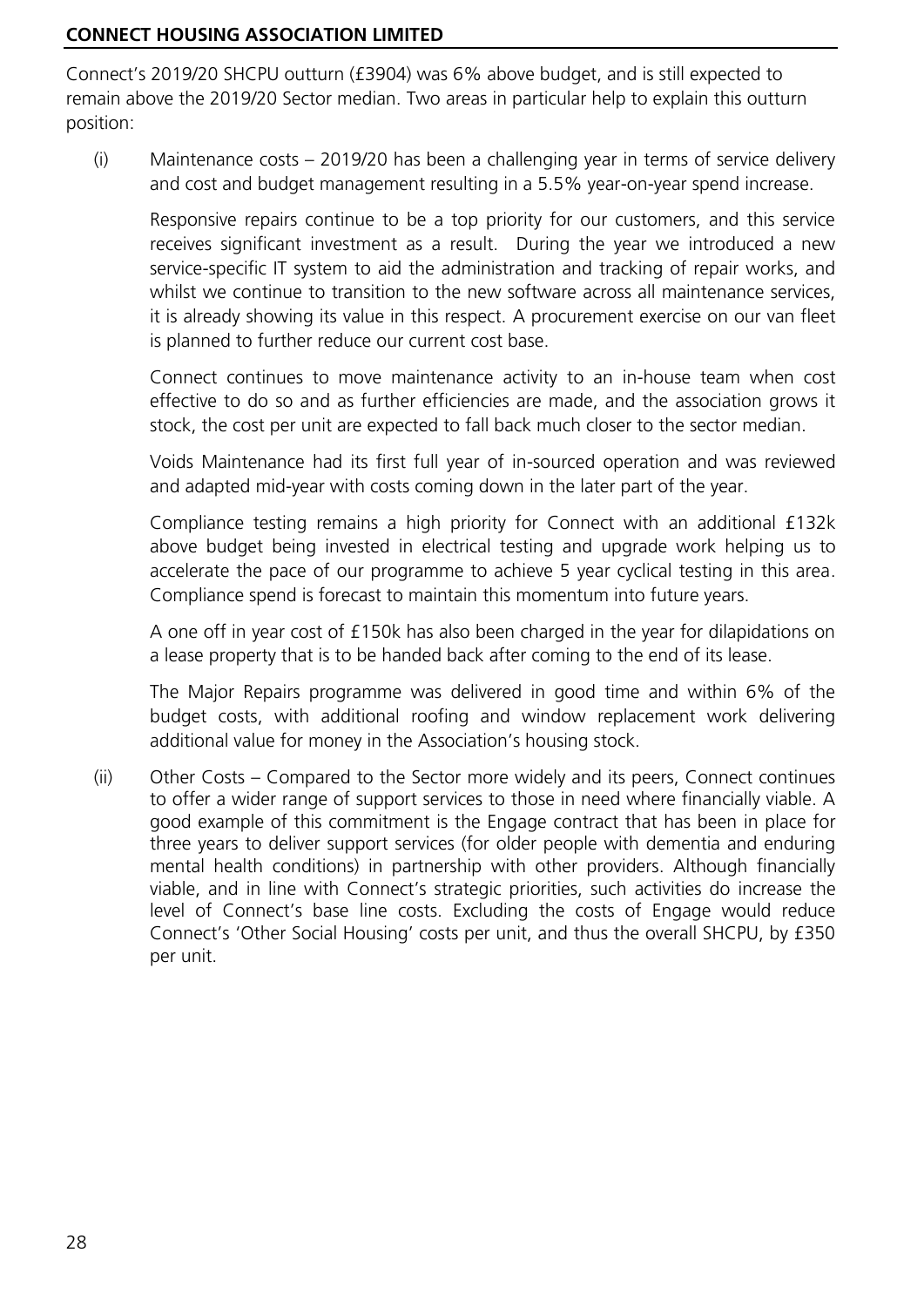#### **VFM – Efficiency**

#### **Table 3**

| <b>Metric</b>                                                                          | <b>Connect</b><br><b>Housing</b><br>Outturn | <b>Connect</b><br><b>Housing</b><br><b>Outturn</b> | Peer<br>Group | (AII)   | <b>Connect</b><br><b>Housing</b><br>outturn | <b>Connect</b><br><b>Housing</b><br><b>Target</b> | <b>Outturn</b><br>to target<br>Variance | <b>Comments</b>                                                                                                                                                             |
|----------------------------------------------------------------------------------------|---------------------------------------------|----------------------------------------------------|---------------|---------|---------------------------------------------|---------------------------------------------------|-----------------------------------------|-----------------------------------------------------------------------------------------------------------------------------------------------------------------------------|
| <b>CPU Year</b>                                                                        | 2017/18                                     | 2018/19                                            | 2018/19       | 2018/19 | 2019/20                                     | 2019/20                                           | 2019/20                                 |                                                                                                                                                                             |
| Metric 6a:<br><b>Operating</b><br>margin<br>%age from<br>social<br>housing<br>lettings | 26.1%                                       | 20.4%                                              | 20.8%         | 29.7%   | 18.9%                                       | 21.5%                                             | $-2.6%$                                 | Year-on-year<br>slight fall in<br>margin reflects<br>the final year<br>of 1% rent<br><b>reductions</b><br>plus increased<br>operational<br>and<br>compliance<br>expenditure |
| Metric 6b:<br><b>Operating</b><br>margin<br>%age $-$<br>overall                        | 21.7%                                       | 18.9%                                              | 19.3%         | 27.2%   | 19.1%                                       | 20.2%                                             | $-1.1%$                                 | Increased<br>margin due to<br>better sales<br>mix on low<br>cost and<br>shared<br>ownership<br>sales.                                                                       |
| Metric 7:<br><b>Return on</b><br>capital<br>employed.                                  | 3.3%                                        | 3.2%                                               | 3.0%          | 3.8%    | 3.2%                                        | 2.9%                                              | 0.3%                                    | The return on<br>capital is<br>above peers<br>and Budget<br>but below the<br><b>Sector Median</b>                                                                           |

Connect's operating margin from social housing lettings (18.9%) was slightly below budget (21.5%) and below the Sector median (29.7%) but more in line with peers (20.8%) and has reduced less than both of these sector measures during 2019/20. Excluding the impact of Low cost /Shared Ownership sales , social housing letting turnover has increased by only 1.3% during 19/20 with the final year of 1% rent reductions impacting on the increase in new housing stock rentals. Like for like costs have however risen by 3.2% with compliance spending remaining a key area of focus and expenditure.

In terms of the overall operating margin, the volume of Low cost / Shared Ownership sales has decreased from £2.9m to £1.8m but sales margins have increased from 25.6% to 44.3% reflecting both a different mix of property type and greater percentage share sold. Overall Margin has therefore increased year on year from 18.9% to 19.1%, but below our peers (19.3%).

The continued investment into both new and existing homes has seen our Return on Capital Employed remain constant at 3.2% in 2019/20 with Connect investing £1.6m capital in Major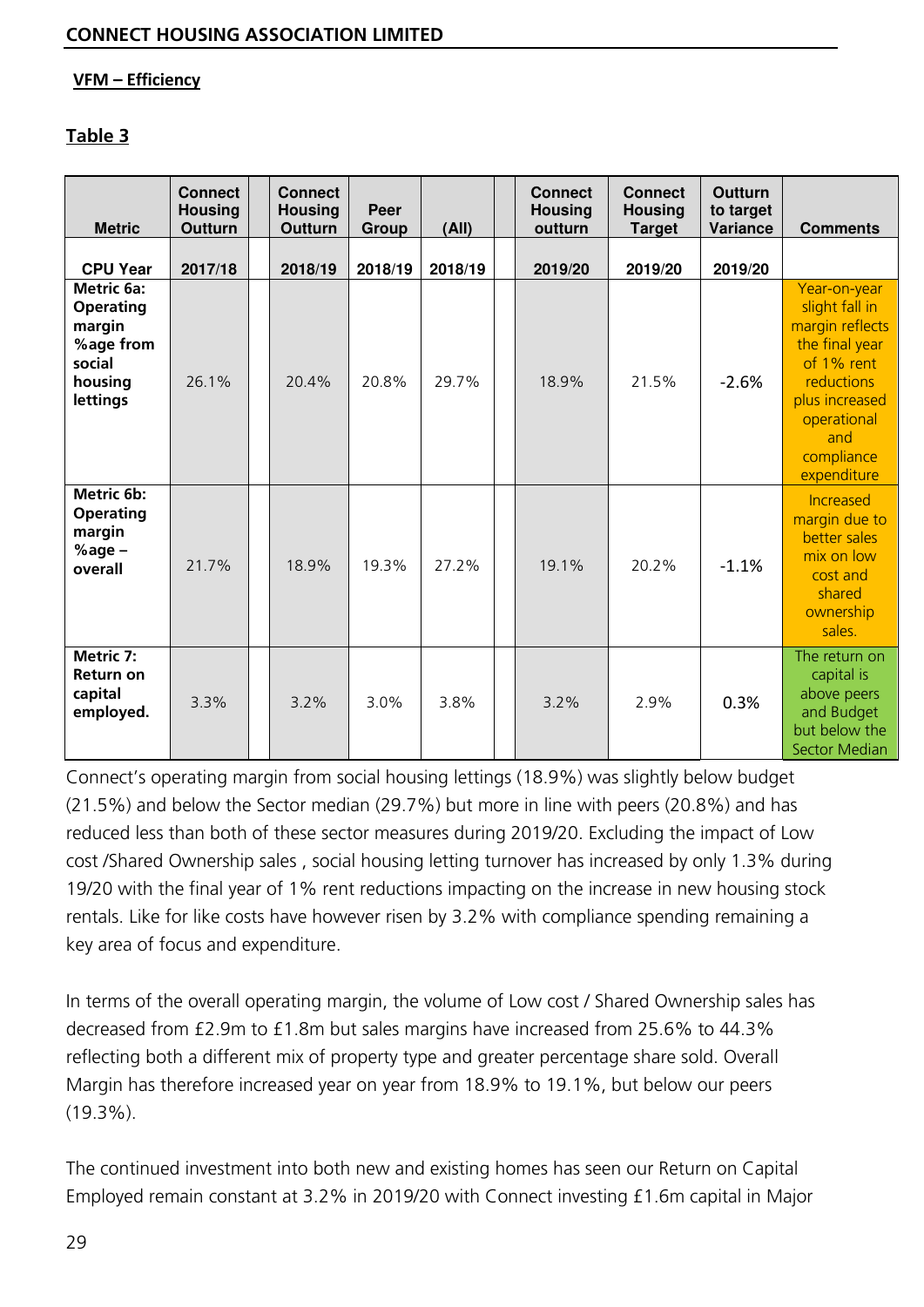Repairs and £1.38m revenue in Planned maintenance. Increased activity in electrical safety and fire safety was also undertaken, following, respectively, our move to a 5-year testing cycle, and comprehensive fire safety review undertaken independently by Savills. Over the next 5 years, Connect is projecting capital investment of £8.2m in improving its stock. During the year we have updated our definition of major investment activity to bring it into line with others in the sector, and this means we are now reporting 30 year investment projections of £26k per property on average. However, in the short term, major repairs investment has been paused during the Covid-19 crisis both to support financial stability and because of the additional costs and inefficiencies that would be experienced trying to deliver scheme-wide improvement projects where significant numbers of tenants would be refusing works. The business plan has been updated to reflect the ongoing requirement for higher levels of annual spend on compliance areas than has historically been the case.

#### **VFM – Effectiveness**

| <b>VFM</b><br><b>Measure</b>                                | <b>Connect</b><br><b>Housing</b><br><b>Outturn</b> | <b>Connect</b><br><b>Housing</b><br><b>Outturn</b> | Peer<br>Group | (A  )   | <b>Connect</b><br><b>Housing</b><br><b>Outturn</b> | <b>Connect</b><br><b>Housing</b><br><b>Target</b> | <b>Outturn</b><br>to target<br>Variance | <b>Comments</b>                                                                                                                    |
|-------------------------------------------------------------|----------------------------------------------------|----------------------------------------------------|---------------|---------|----------------------------------------------------|---------------------------------------------------|-----------------------------------------|------------------------------------------------------------------------------------------------------------------------------------|
| <b>CPU Year</b>                                             | 2017/18                                            | 2018/19                                            | 2018/19       | 2018/19 | 2019/20                                            | 2019/20                                           | 2019/20                                 |                                                                                                                                    |
| <b>Customers</b><br>satisfied<br>with<br>overall<br>service | 87.5%                                              | 87.2%                                              | 87.2%         | 86.0%   | 86.9%                                              | 90.0%                                             | $-3.1%$                                 | Lower than<br>target but<br>broadly in line<br>with peers and<br>the Sector<br>median                                              |
| <b>Current</b><br><b>Tenant</b><br>arrears                  | 2.01%                                              | 1.95%                                              | 2.98%         | 2.86%   | 2.06%                                              | 3.30%                                             | $-1.24%$                                | <b>Arrears</b><br>remaining<br>steady in<br>challenging<br>environment.<br>Outperforming<br>budget and<br>benchmarking             |
| <b>Former</b><br><b>Tenant</b><br>arrears                   | 0.70%                                              | 0.60%                                              | 0.50%         | 1.21%   | 0.59%                                              | 0.80%                                             | $-0.21%$                                | Outperforming<br>both Budget<br>and Sector<br>Median, but<br>above Peers.                                                          |
| <b>Void Loss</b>                                            | 0.9%                                               | 0.76%                                              | 0.95%         | 0.94%   | 0.88%                                              | 0.81%                                             | 0.07%                                   | Outperforming<br>Peers and<br><b>Sector Median</b><br>but marginally<br>over Budget in<br>ever more<br>challenging<br>environment. |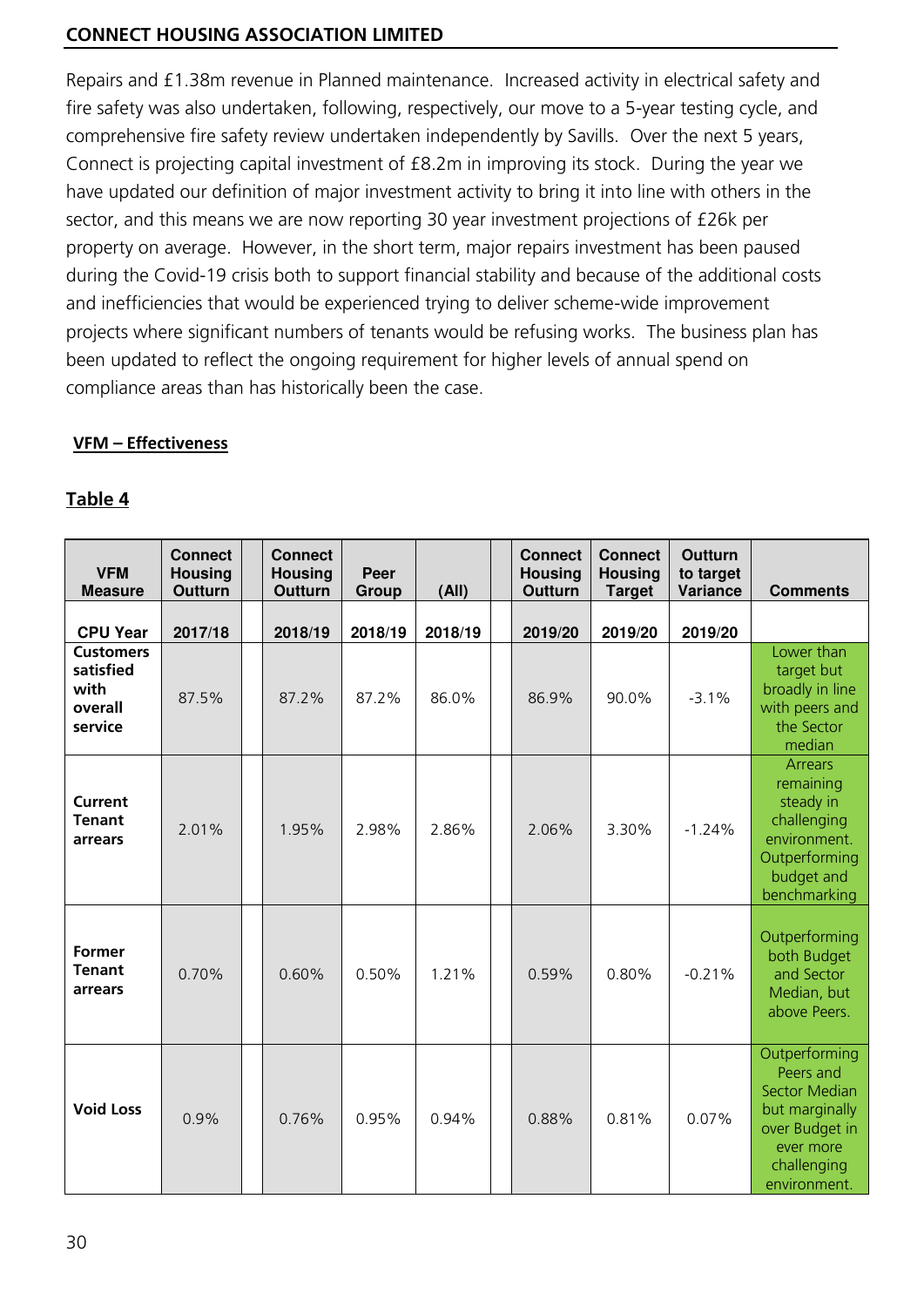Customer satisfaction with the overall service received from Connect has remained consistent at 86.9% in the period ending March 2020, a marginal decrease from 87.2% when compared to the previous year. It remains 3% below target. Performance analysis shows no underlying reasons for areas of dissatisfaction. Satisfaction with the quality of the neighbourhood increased slightly. Other areas remained steady (including satisfaction with Value for Money at 88%), with the exception of 'Views taken into account' which saw a more significant fall from 83% to 80.4%. We are conscious that the range and quality of the data we collect can be improved, along with our systems for analysing and learning from it, and this is a priority for the coming year as part of our Business Transformation programme.

During the year we have broadened engagement with customers; whilst continuing to support and work with the Connect Resident's Federation, our critical friend. The Service Improvement Forum (SIF), that scrutinises performance and holds us to account, was expanded with new members and a wider remit. During the year the SIF continued to feed tenant priorities into the business and change planning process. Engagement in re-branding consultations during the year resulted in 116 customers indicating an appetite for further involvement.

Across 2019/20 we have been measuring the NetPromoter Score (NPS) for Connect and our year end performance was +59 (NPS range is -100 to +100). This is an excellent result. NPS measures the percentage of Promoters of an organisation (Advocates who will readily recommend) against the volume of Detractors (Those who actively dislike the organisation). Connect had 71.2% Promoters and 12.8% Detractors.

In July 2020 Connect will be trialling a new digital survey tool. This allows for an increase the channels we can access to obtain feedback, and it is envisaged this will significantly increase the volume of feedback received as well. Results are presented in real time, and an actionable format and we believe this will transform how we receive and respond to customer feedback. In addition, the new Customer Relationship Management system that was due to be launched in the previous period is now scheduled to be deployed in the summer of 2020. Once again, this will have a significant impact on the way we manage customer contact and will allow us to focus on offering higher levels of service. Customer Service training is due to be delivered as part of the roll out of the new system.

The Association is also progressing with a major IT project (Project Vault) to replace all of its main business systems. Three products were pushed live in Maintain (Repairs) and Agile (Mobile) during 2019/20. In April 2020, the finance module was deployed on which many of the other Castleton Products have a dependency and the Association is currently dual running this module with its existing Finance system. On successful sign-off of this module, the Association's plan is to deploy 80% of the Castleton Products by the end of the 2020/21 period. Benefit Realisation will begin in earnest in 2021/22 and this will be monitored by the Project Vault Board, which in turn reports to the Board of Management.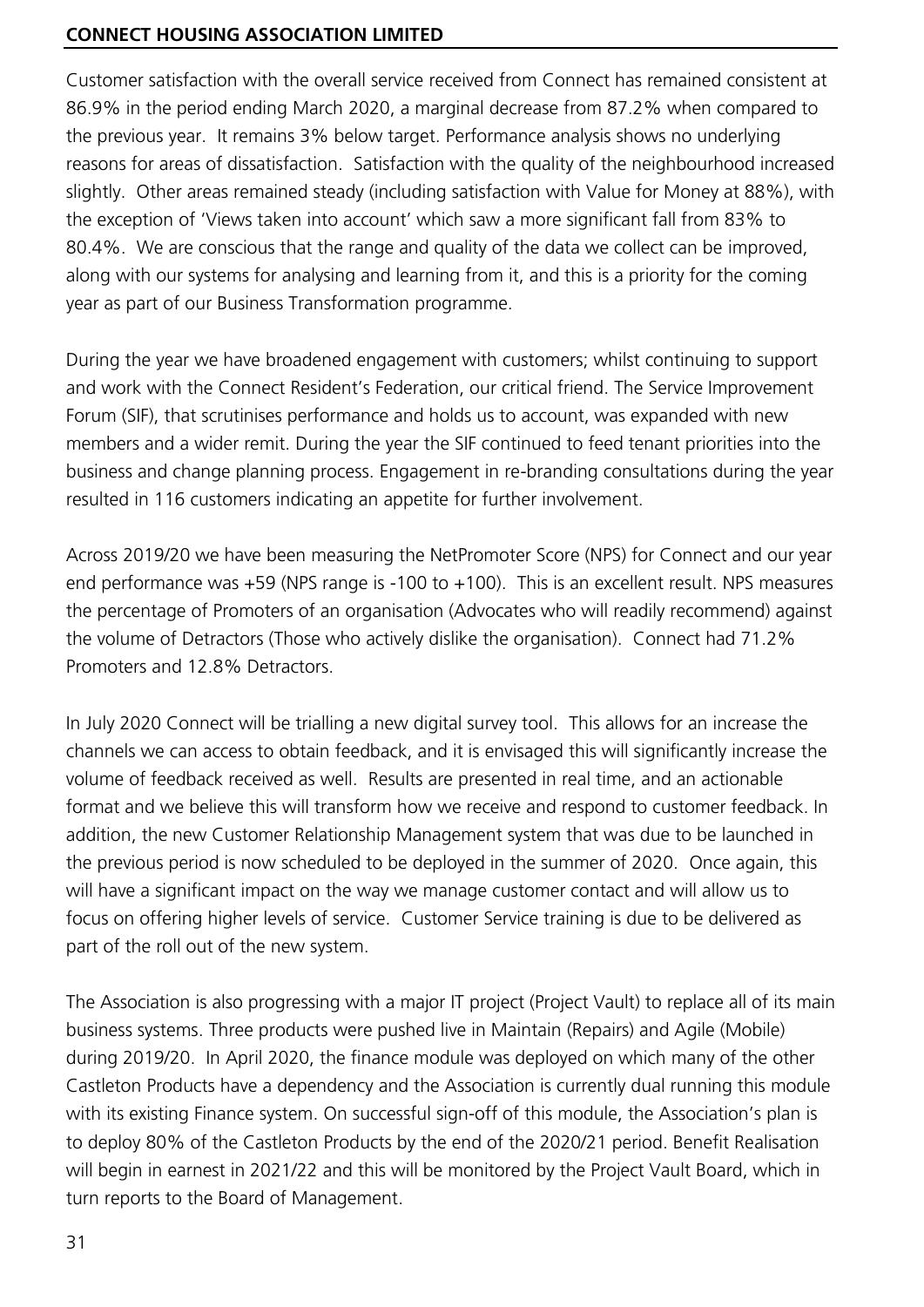## **Our projected VfM metrics**

The table below details our outturn Sector Scorecard metrics for 2019/20 and projections for the next four years.

| <b>Metric</b>                                                                       | <b>Connect</b><br><b>Housing</b><br><b>Association</b><br><b>Ltd</b> | <b>Connect</b><br><b>Housing</b><br><b>Association</b><br>Ltd | <b>Connect</b><br><b>Housing</b><br><b>Association</b><br>Ltd | <b>Connect</b><br><b>Housing</b><br><b>Association</b><br>Ltd | <b>Connect</b><br><b>Housing</b><br><b>Association</b><br>Ltd | <b>Comments</b>                                                                                                                                |
|-------------------------------------------------------------------------------------|----------------------------------------------------------------------|---------------------------------------------------------------|---------------------------------------------------------------|---------------------------------------------------------------|---------------------------------------------------------------|------------------------------------------------------------------------------------------------------------------------------------------------|
| <b>CPU Year</b>                                                                     | 2019/20                                                              | 2020/21                                                       | 2021/22                                                       | 2022/23                                                       | 2023/24                                                       |                                                                                                                                                |
| <b>Closing Social</b><br><b>Housing units</b><br>owned and/or<br>in                 |                                                                      |                                                               |                                                               |                                                               |                                                               | Increased homes<br>reflecting current (near<br>term) development                                                                               |
| management                                                                          | 3,277                                                                | 3,214                                                         | 3,313                                                         | 3,323                                                         | 3,343                                                         | pipeline.                                                                                                                                      |
| Metric 1: Re-<br>investment %                                                       | 4.29%                                                                | 9.76%                                                         | 4.21%                                                         | 3.03%                                                         | 3.09%                                                         | Re-investment varies from<br>year to year in line with<br>the development and<br>repairs programmes.                                           |
| <b>Metric 2a:</b><br>New supply<br>delivered -<br>social housing                    | 1.40%                                                                | 2.36%                                                         | 2.99%                                                         | 0.30%                                                         | 0.60%                                                         | New supply numbers<br>reflect current near term<br>development and asset<br>management activity as at<br>March 2020.                           |
| Metric 2b:<br>New supply<br>delivered -<br>non social<br>housing                    | 0.00%                                                                | 0.00%                                                         | 0.00%                                                         | 0.00%                                                         | 0.00%                                                         | N/A                                                                                                                                            |
| Metric 3:<br><b>Gearing %age</b>                                                    | 36.2%                                                                | 39.4%                                                         | 38.9%                                                         | 39.0%                                                         | 39.0%                                                         | <b>Increased Gearing reflects</b><br>current development and<br>asset management<br>activity.<br>The EBITDA %age reduces                       |
| Metric 4:<br><b>EBITDA-MRI %</b>                                                    | 205.0%                                                               | 223.0%                                                        | 211.0%                                                        | 205.0%                                                        | 186.0%                                                        | in line with the<br>development and asset<br>management<br>programmes, but remains<br>well above lender<br>covenant requirements.              |
| Metric 5:<br><b>Headline</b><br>social housing<br>cost per unit                     | £3,904                                                               | £4,010                                                        | £4,179                                                        | £4,273                                                        | £4,430                                                        | In real terms (i.e.<br>excluding inflation)<br>"Headline Costs" falls as<br>more homes come into<br>management.                                |
| Metric 6a:<br><b>Operating</b><br>margin %age<br>from social<br>housing<br>lettings | 18.9%                                                                | 15.93%                                                        | 17.07%                                                        | 17.98%                                                        | 18.16%                                                        | <b>Operating margin</b><br>decrease through<br>continued compliance<br>spending and will then<br>improve in line with<br>Development activity. |
| Metric 6b:<br><b>Operating</b><br>margin %age<br>- overall                          | 19.1%                                                                | 22.13%                                                        | 21.53%                                                        | 22.21%                                                        | 20.4%                                                         | Operating margin<br>gradually improving in line<br>with Development activity.                                                                  |
| Metric 7:<br><b>Return on</b><br>capital<br>employed.                               | 3.21%                                                                | 3.21%                                                         | 3.25%                                                         | 2.89%                                                         | 2.82%                                                         | In line with planned asset<br>management activities.                                                                                           |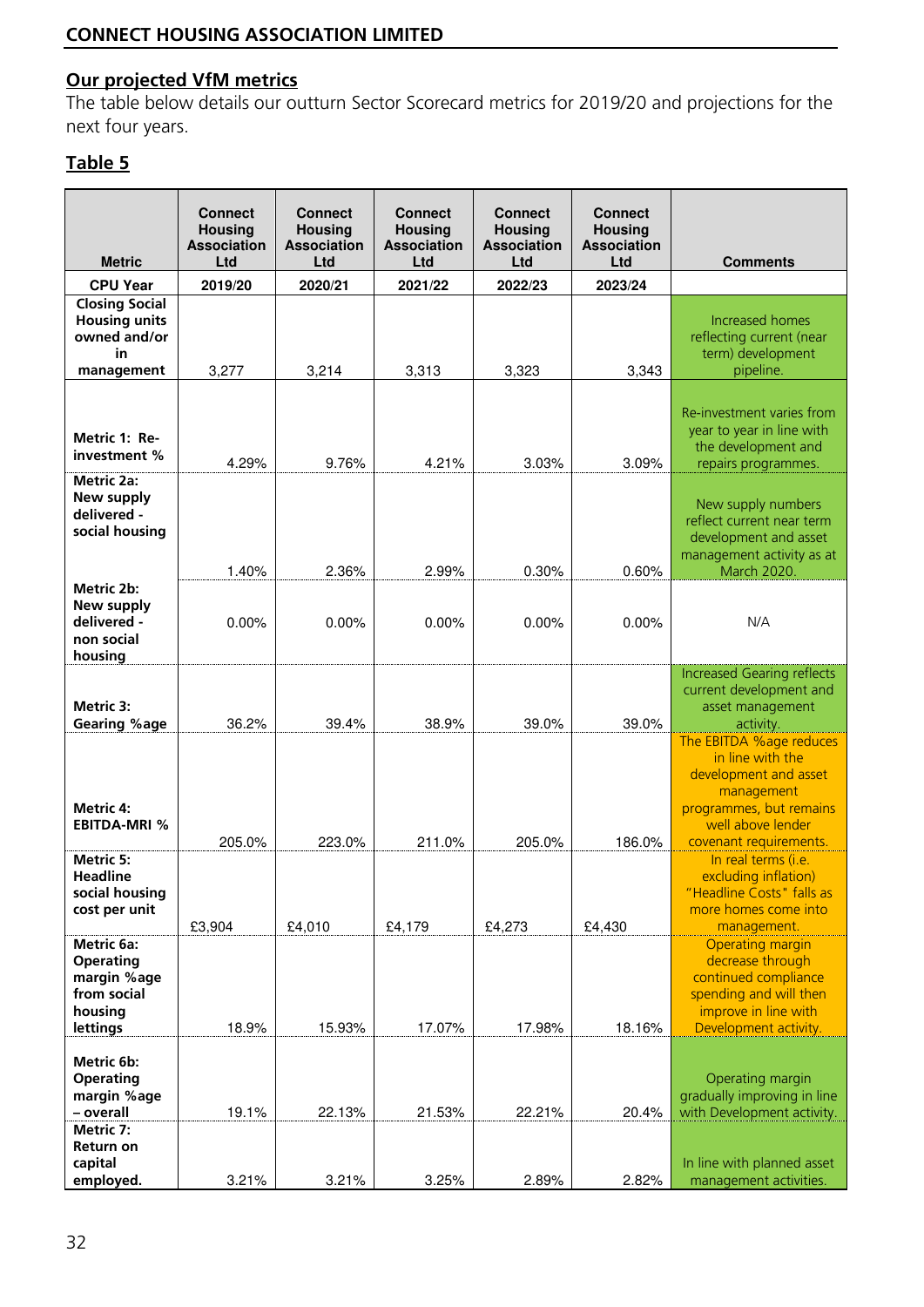#### **Summary**

This section of the financial statements outlines:

- How important VfM is in achieving Connect's strategic objectives;
- The VfM savings we made in 2019/20 and what we did with the extra resources;
- How our operating costs (i.e. CPUs) compare with others;
- Our performance in relation to the VfM metrics and what we expect the projected figures to be.

Because of the data and comments shown in the tables above the Board is confident that the requirements of the VfM standard have been complied with.

#### **Benchmarking and definitions**

In consultation with HouseMark (a leading housing sector benchmarking organisation) our peer group was previously increased from 6 to 13 organisations and is now based on all North East, Yorkshire and Humberside housing associations with between 1000 and 5000 units as shown below:

| Registered provider                          | Housing units owned and/or managed |  |  |
|----------------------------------------------|------------------------------------|--|--|
| Arches Housing Limited                       | 1,200                              |  |  |
| <b>Byker Community Trust Ltd</b>             | 1,783                              |  |  |
| Connect Housing Association Ltd              | 3,238                              |  |  |
| Dale and Valley homes Ltd                    | 4,182                              |  |  |
| Durham Aged Mineworkers Association          | 1,775                              |  |  |
| Leeds and Yorkshire Housing Association Ltd  | 1,571                              |  |  |
| Leeds Federated Housing Association Ltd      | 4,206                              |  |  |
| North Star Housing Group Ltd                 | 3,686                              |  |  |
| Pickering and Ferens Homes                   | 1,337                              |  |  |
| Railway Housing Association and Benefit Fund | 1,504                              |  |  |
| South Yorkshire Housing Association Ltd      | 5,379                              |  |  |
| The Joseph Rowntree Housing Trust            | 2,117                              |  |  |
| Unity Housing Association Ltd                | 1,280                              |  |  |